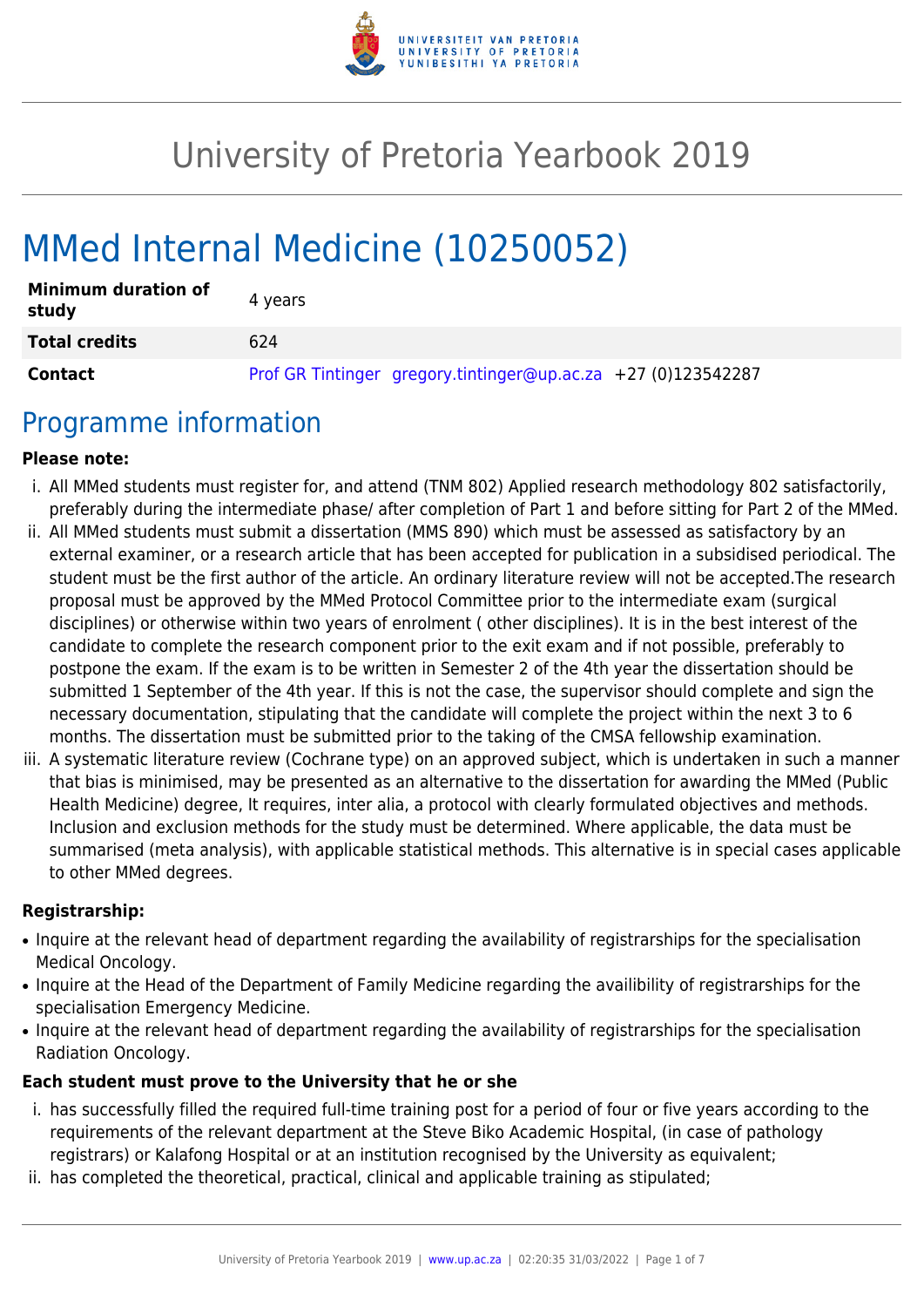

iii. has passed the prescribed written, oral, practical and/or clinical university examinations, and iv. has successfully completed the research component of the degree.

# Admission requirements

A prospective student for the MMed degree programme must be in possession of the MBChB degree of this University or a qualification deemed by the University to be equivalent to the MBChB degree for at least two years. In addition such a student must be registered as a physician with the Health Professions Council of South Africa for at least one year.

International students must have qualifications verified by SAQA. Contact department before applying for government positions. Contact department before application.

# Other programme-specific information

A certificate issued by the relevant head of department must be submitted as proof that the student is well qualified in research methodology before the degree is conferred.

**"Major subject"** refers to the recognised field of study in Medicine in which the student specialises. The study of the major subject extends over four or five years, as prescribed by the relevant department.

# Examinations and pass requirements

- i. The sequence of the examinations in the prerequisite subjects will be determined by the head of the department under which the major subject falls.
- ii. The nature, duration and time of the examinations in the prerequisite subjects are determined in cooperation with the heads of the departments under which the prerequisite subjects fall – with the proviso that, except in cases where stipulated otherwise, the examinations in the prerequisite subjects may be held at any time prior to or concurrently with the major subject. The examinations in the major subjects are held as follows:
- iii. In the case of four-year programmes: not before the end of the third year.
- iv. In the case of five-year programmes: not before the end of the fourth year.
- v. A minimum final mark of 50% is required by all departments to pass in a subject and in the clinical section of the examination, a subminimum of 50%. General Regulations apply.
- vi. A student is not admitted to the examination in a prerequisite subject (second examinations excluded) more than twice, nor is he or she admitted to the examination in the major subject more than twice.

**Note:** Certificates of satisfactory preparation and progress are required in respect of the fourth year of four-year programmes in which an examination is held at the end of the third year.

#### **Second examinations**

Second examinations for MMed students will only be held after at least six months have elapsed since the conclusion of the examination in which the student had failed.

#### **Rules governing the writing of the examinations of the College of Medicine of South Africa [CMSA]**

i. Only candidates who have met all requirements for the MMed degree except for the major subject (final examination), i.e. passed all prerequisite subjects (the latter to be interchangeable; can be passed either at the University or as primary and intermediary examinations at the College of Medicine of South Africa [CMSA], completed all practical, clinical and applicable training of four or five years as prescribed by the relevant academic department (continuous evaluation of the candidate, in an approved registrar post, by the head of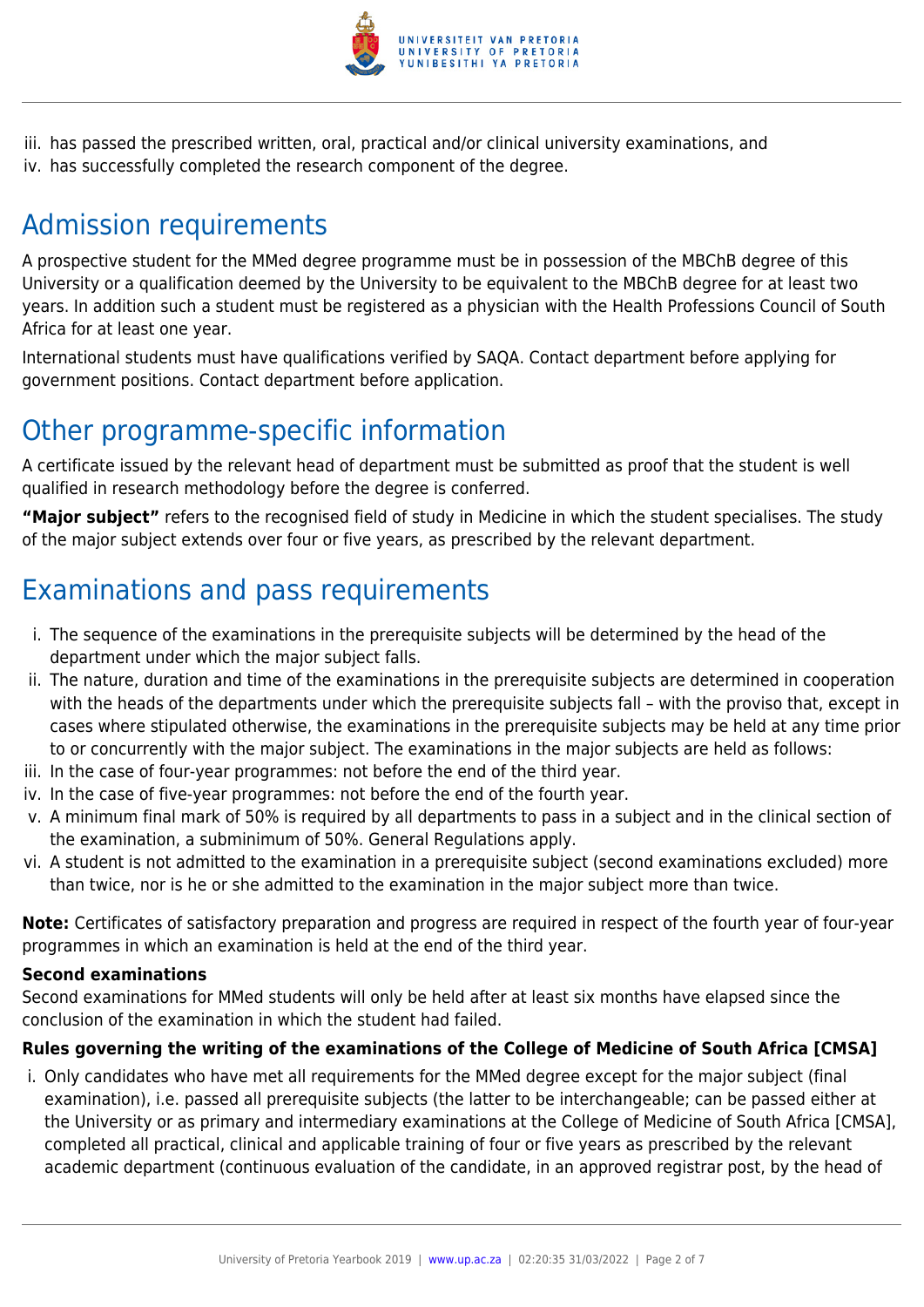

department of the candidate); and completed the required research component for the degree in accordance with the Faculty Yearbook regulations, i.e. Applied research methodology 800 (TNM 800) and the dissertation (MMS 800) or an article (not an ordinary literature review) that has been accepted for publication in a subsidised periodical, will be allowed to write the college examination (exit examination), after which they will obtain both the CMSA fellowship and the MMed as specialist qualifications.

ii. The rules have been effective as from 1 January 2011. As a transitional measure, cases will be considered on an individual basis where necessary.

# Exemption

#### **Exemption**

- i. The Faculty Board may grant partial exemption from the training and work mentioned under par. (b) and (c)(i) and (ii) above on the grounds of comparable training and experience completed in another post or at another recognised institution – with the proviso that exemption from a maximum period of 18 months may be granted with regard to four-year and five-year programmes.
- ii. Exemption from a maximum of three years may be granted by the Department of Medical Oncology for the MMed in Medical Oncology [MMed(MedOnc)] on the grounds of the MMed(Int) or MMed(Paed) degree of this University, or experience recognised by the University as equivalent.
- iii. Specific prerequisite subjects must be passed within 24 months after commencement of the programme.

# Pass with distinction

The degree is conferred at the end of the prescribed training period (i.e. three, four or five years, respectively). The degree is conferred with distinction on a student who has obtained a final mark of at least 75% in his or her major subject.

# General information

#### **Registrars**

Departments expect registrars to participate increasingly in the examining and treatment of patients in the hospital, both in-patients and out-patients, as well as performing and interpreting tests in the laboratory (where applicable); initially under supervision and later increasingly at their own responsibility. Lectures/symposia with closely related departments are organised, as well as discussions of literature, etc.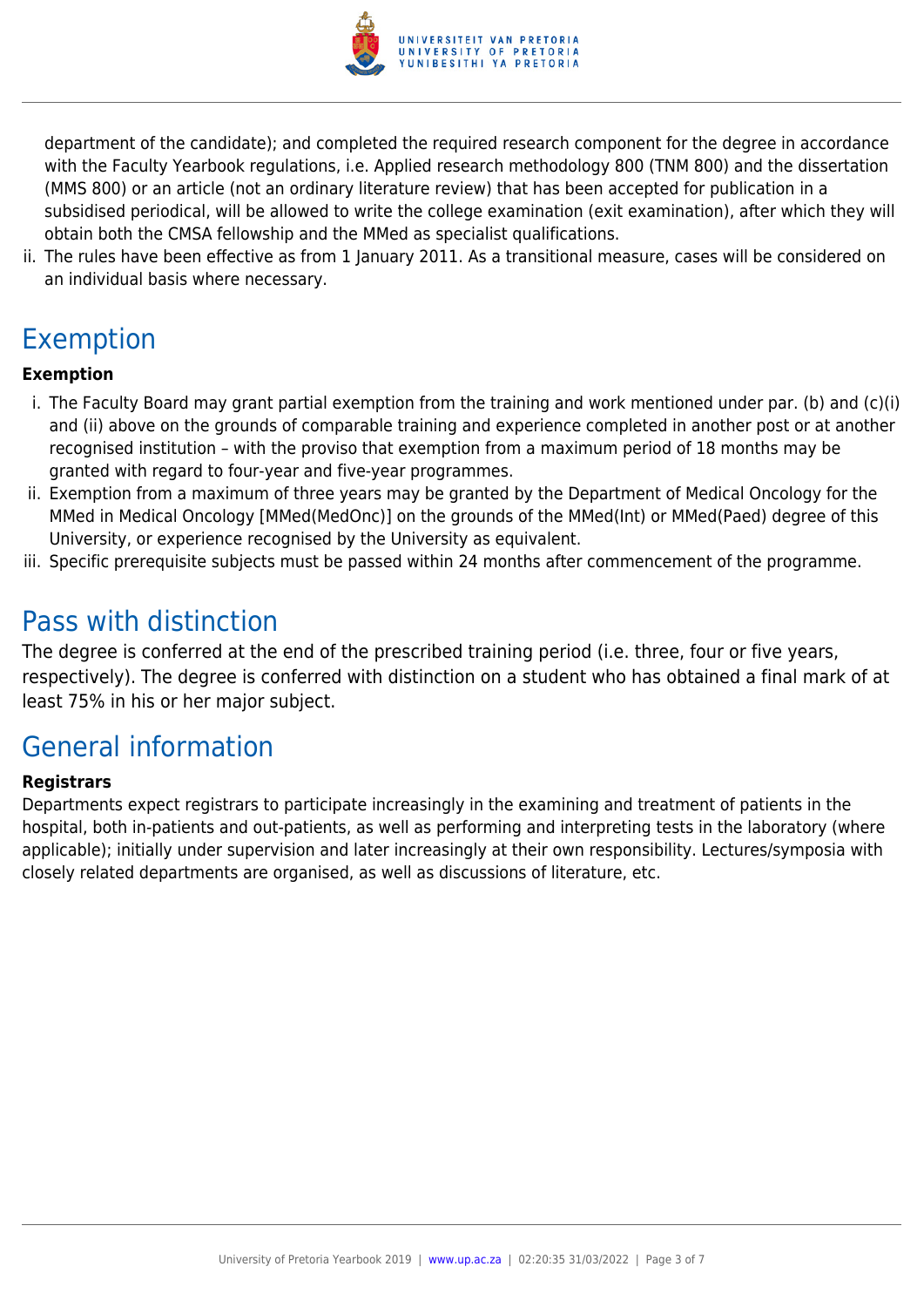

# Curriculum: Year 1

#### **Minimum credits: 624**

#### **Core modules**

[Anatomy 800](https://www.up.ac.za/mechanical-and-aeronautical-engineering/yearbooks/2019/modules/view/ANA 800) (ANA 800) - Credits: 36.00 [Pharmacology 806](https://www.up.ac.za/mechanical-and-aeronautical-engineering/yearbooks/2019/modules/view/FAR 806) (FAR 806) - Credits: 36.00 [Physiology 801](https://www.up.ac.za/mechanical-and-aeronautical-engineering/yearbooks/2019/modules/view/FSG 801) (FSG 801) - Credits: 36.00 [Internal medicine 800](https://www.up.ac.za/mechanical-and-aeronautical-engineering/yearbooks/2019/modules/view/IGK 800) (IGK 800) - Credits: 300.00 [Dissertation 890](https://www.up.ac.za/mechanical-and-aeronautical-engineering/yearbooks/2019/modules/view/MMS 890) (MMS 890) - Credits: 180.00 [Pathology 808](https://www.up.ac.za/mechanical-and-aeronautical-engineering/yearbooks/2019/modules/view/PAG 808) (PAG 808) - Credits: 36.00 [Applied research methodology 802](https://www.up.ac.za/mechanical-and-aeronautical-engineering/yearbooks/2019/modules/view/TNM 802) (TNM 802) - Credits: 0.00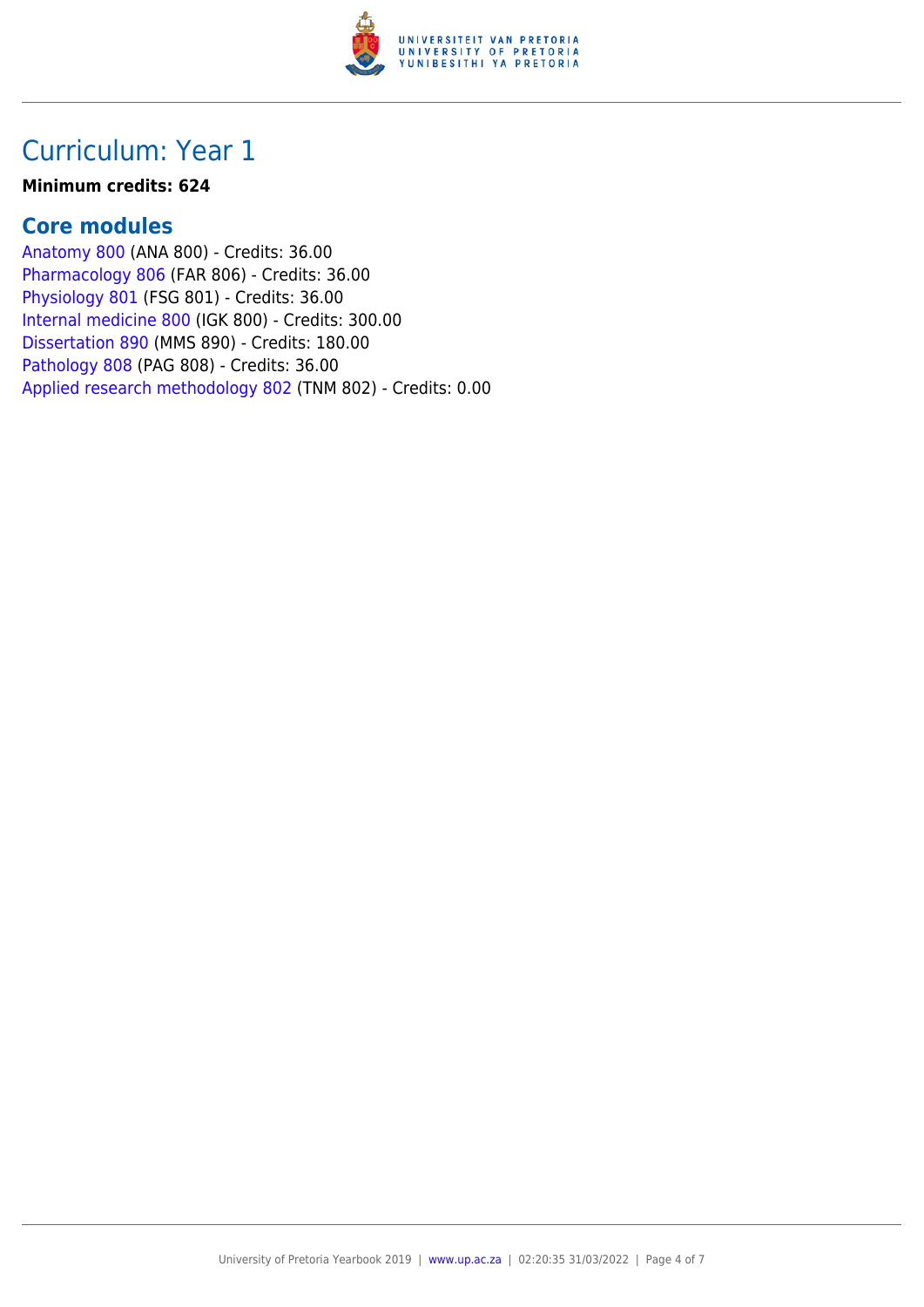

# Curriculum: Year 2

#### **Minimum credits: 624**

#### **Core modules**

[Anatomy 800](https://www.up.ac.za/mechanical-and-aeronautical-engineering/yearbooks/2019/modules/view/ANA 800) (ANA 800) - Credits: 36.00 [Pharmacology 806](https://www.up.ac.za/mechanical-and-aeronautical-engineering/yearbooks/2019/modules/view/FAR 806) (FAR 806) - Credits: 36.00 [Physiology 801](https://www.up.ac.za/mechanical-and-aeronautical-engineering/yearbooks/2019/modules/view/FSG 801) (FSG 801) - Credits: 36.00 [Internal medicine 800](https://www.up.ac.za/mechanical-and-aeronautical-engineering/yearbooks/2019/modules/view/IGK 800) (IGK 800) - Credits: 300.00 [Dissertation 890](https://www.up.ac.za/mechanical-and-aeronautical-engineering/yearbooks/2019/modules/view/MMS 890) (MMS 890) - Credits: 180.00 [Pathology 808](https://www.up.ac.za/mechanical-and-aeronautical-engineering/yearbooks/2019/modules/view/PAG 808) (PAG 808) - Credits: 36.00 [Applied research methodology 802](https://www.up.ac.za/mechanical-and-aeronautical-engineering/yearbooks/2019/modules/view/TNM 802) (TNM 802) - Credits: 0.00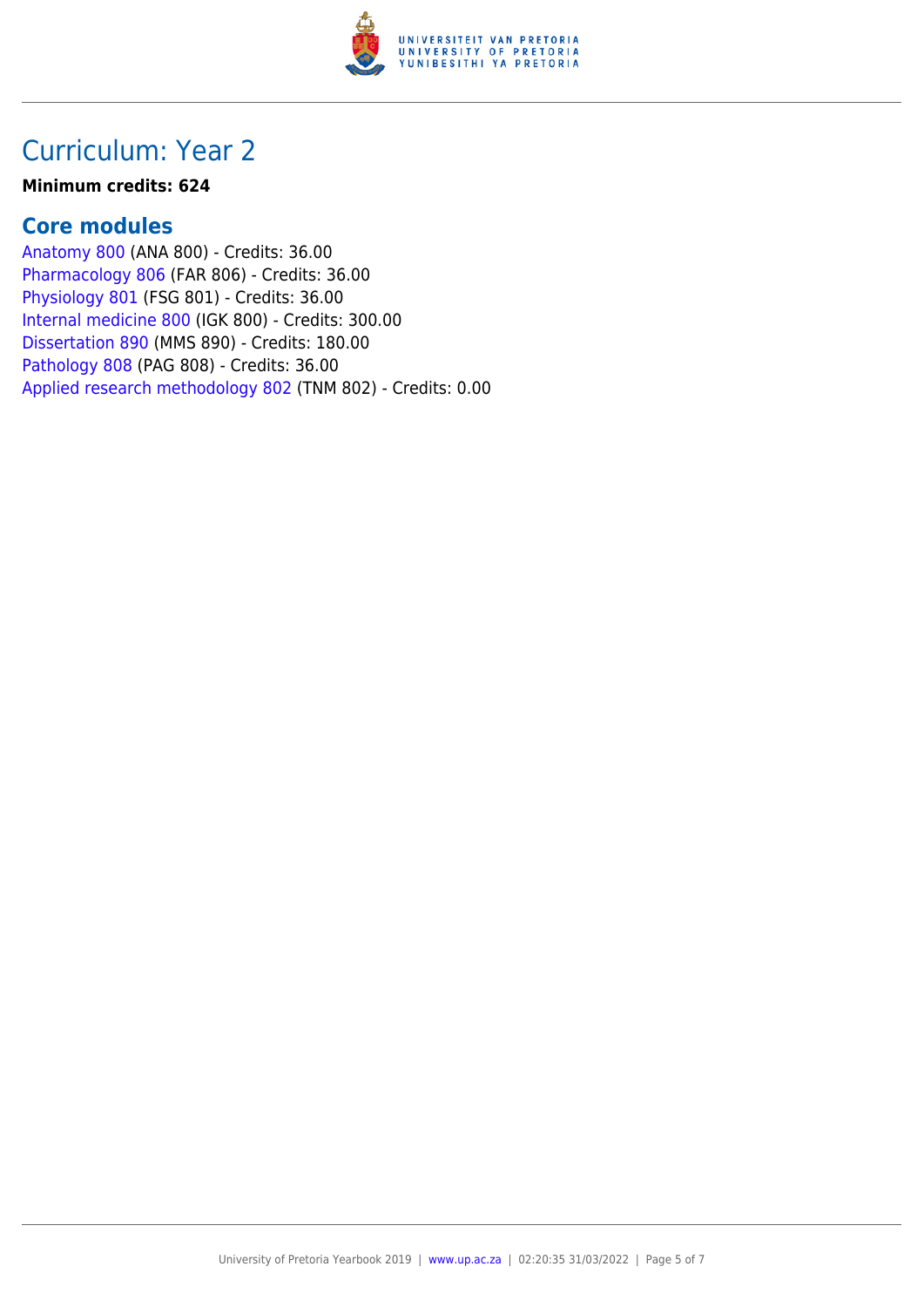

# Curriculum: Year 3

#### **Minimum credits: 624**

#### **Core modules**

[Anatomy 800](https://www.up.ac.za/mechanical-and-aeronautical-engineering/yearbooks/2019/modules/view/ANA 800) (ANA 800) - Credits: 36.00 [Pharmacology 806](https://www.up.ac.za/mechanical-and-aeronautical-engineering/yearbooks/2019/modules/view/FAR 806) (FAR 806) - Credits: 36.00 [Physiology 801](https://www.up.ac.za/mechanical-and-aeronautical-engineering/yearbooks/2019/modules/view/FSG 801) (FSG 801) - Credits: 36.00 [Internal medicine 800](https://www.up.ac.za/mechanical-and-aeronautical-engineering/yearbooks/2019/modules/view/IGK 800) (IGK 800) - Credits: 300.00 [Dissertation 890](https://www.up.ac.za/mechanical-and-aeronautical-engineering/yearbooks/2019/modules/view/MMS 890) (MMS 890) - Credits: 180.00 [Pathology 808](https://www.up.ac.za/mechanical-and-aeronautical-engineering/yearbooks/2019/modules/view/PAG 808) (PAG 808) - Credits: 36.00 [Applied research methodology 802](https://www.up.ac.za/mechanical-and-aeronautical-engineering/yearbooks/2019/modules/view/TNM 802) (TNM 802) - Credits: 0.00